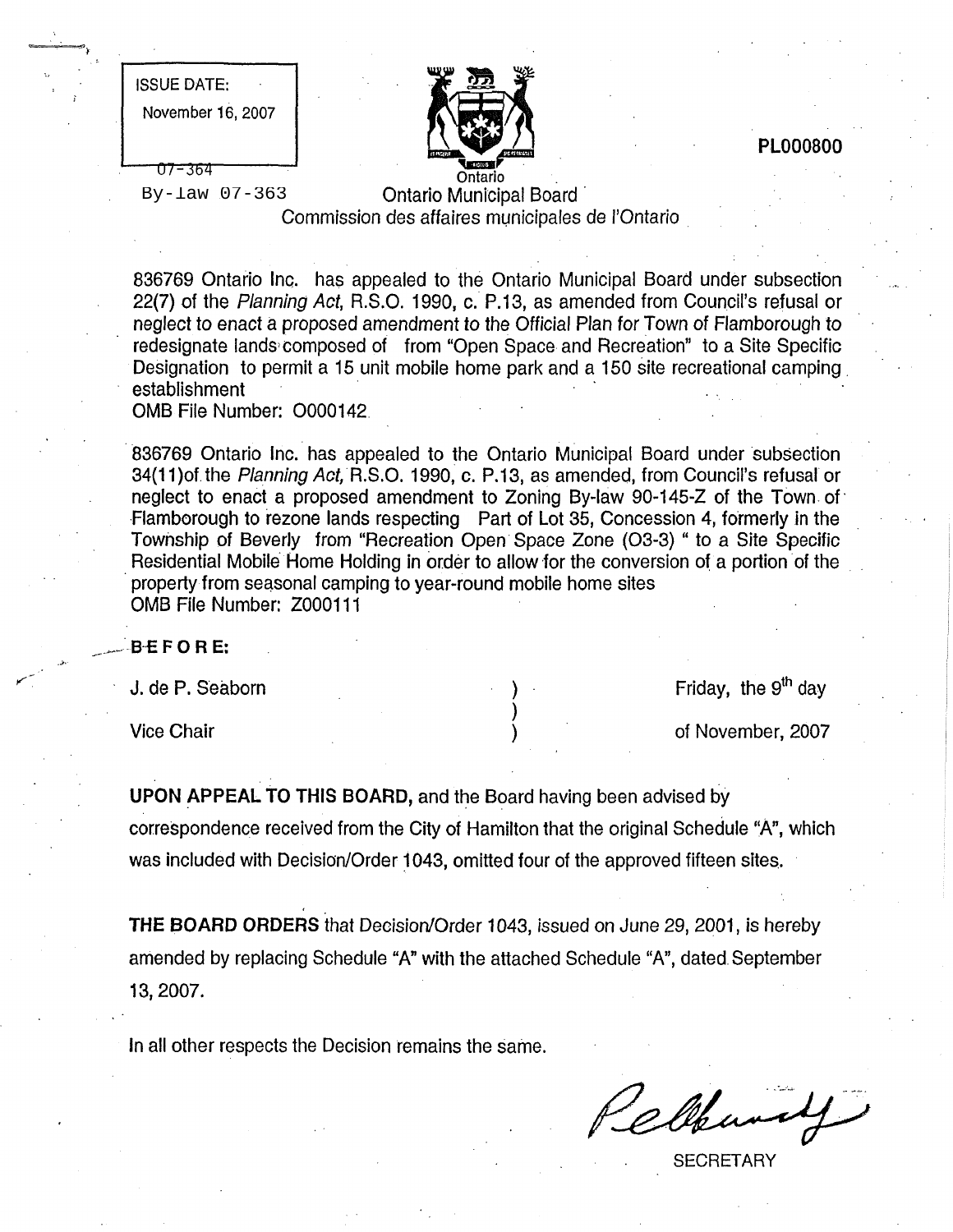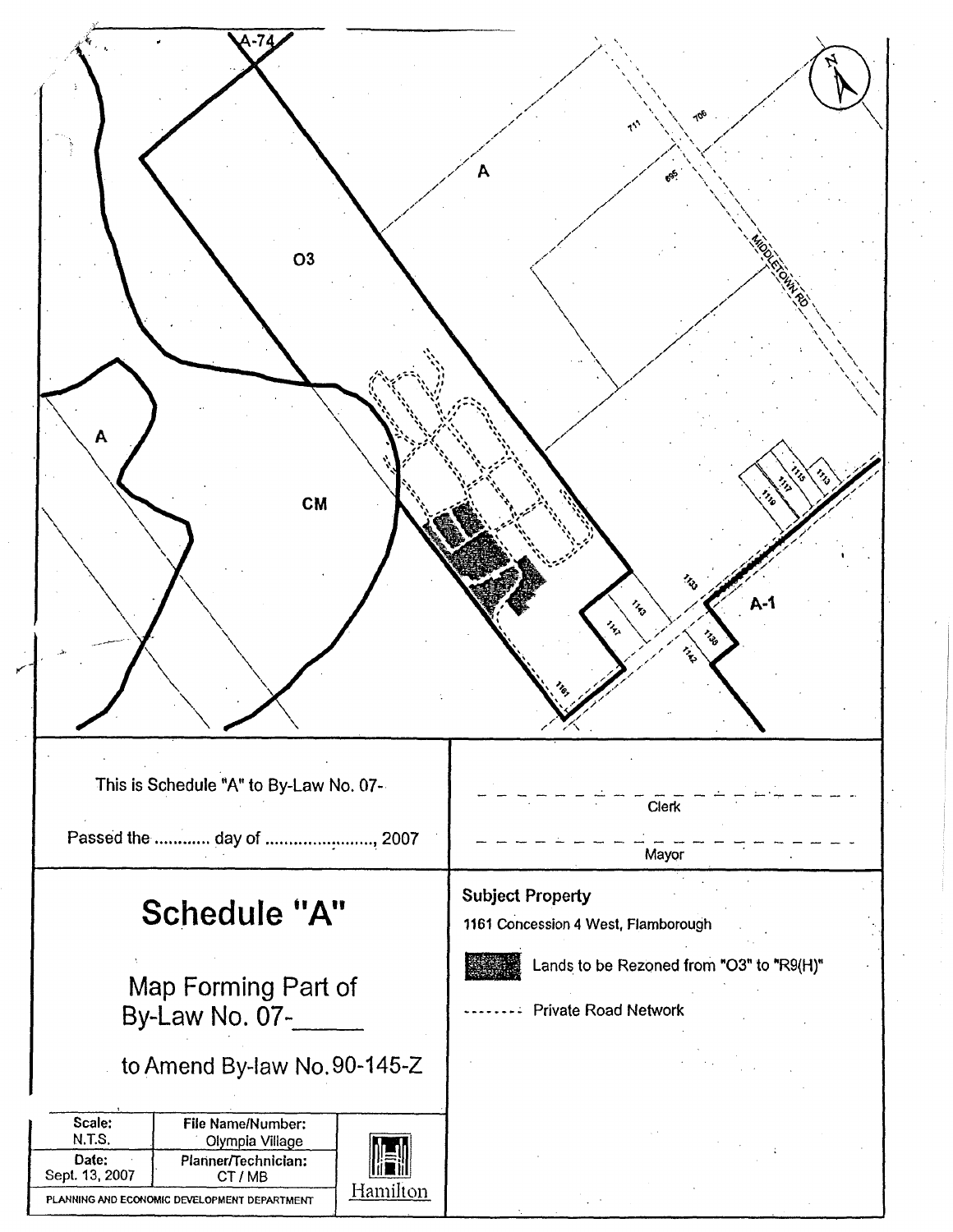# ATTACHMENT "2" PL000800

 $\overline{\mathscr{C}}$ 

#### THE CORPORATION OF THE TOWN OF FLAMBOROUGH BY-LAW NO.

### To amend Zoning By-law No. 90-145-Z, as amended, of the Town of Flamborough

## NOW THEREFORE, THE COUNCIL OF THE CORPORATION OF THE TOWN OF FLAMBOROUGH ENACTS AS FOLLOWS:

Schedule No. A-22 attached to and forming part of Zoning By-law No. 90-145-Z, as amended, of the Town of Flamborough, is hereby amended by changing the zoning from Recreation Open Space "O3-X" zone and Conservation Management "CM" zone, to Residential Mobile Home Holding "R-9 .\_.\_\_(H)" zone, Recreation Open Space "03-3" zone, and Conservation Management "CM" zone, those lands being Part of Lot 35, Concession 4, formerly the Township of Beverly, now in the Town of Flamborough, and more particularly shown on Schedule 'A' attached hereto and forming part of this Bylaw.

Section  $14$  - Residential Mobile Home Zone - R-9, is hereby amended by adding the following subsection to Subsection 14.3; EXCEPTION NUMBERS:

14.3.2 R9- \_\_ (H)

Permitted Uses

- (a) Mobile Home Park.
- (b) Administrative facilities necessary to the operation of the park.
- (c) Existing convenience retail to a maximum of 300 square feet.
- (d) Existing laundry and washroom facilities.
- (e) Existing single detached dwelling.
- (f) Uses accessory to the above permitted uses.

Zone Provisions

- (i) Mobile Home Park
	- (a) A maximum area of three (3) acres.
	- (b) A maximum of 15 sites for Mobile Homes.
	- (c) A maximum height of 11 metres.
	- (d) General Provisions in accordance with Section 5 of Zoning By-law 90-145-Z.
- (ii) Mobile Home Site
	- (a) A minimum area of 370 square metres.
	- (b) A minimum frontage of 12 metres.